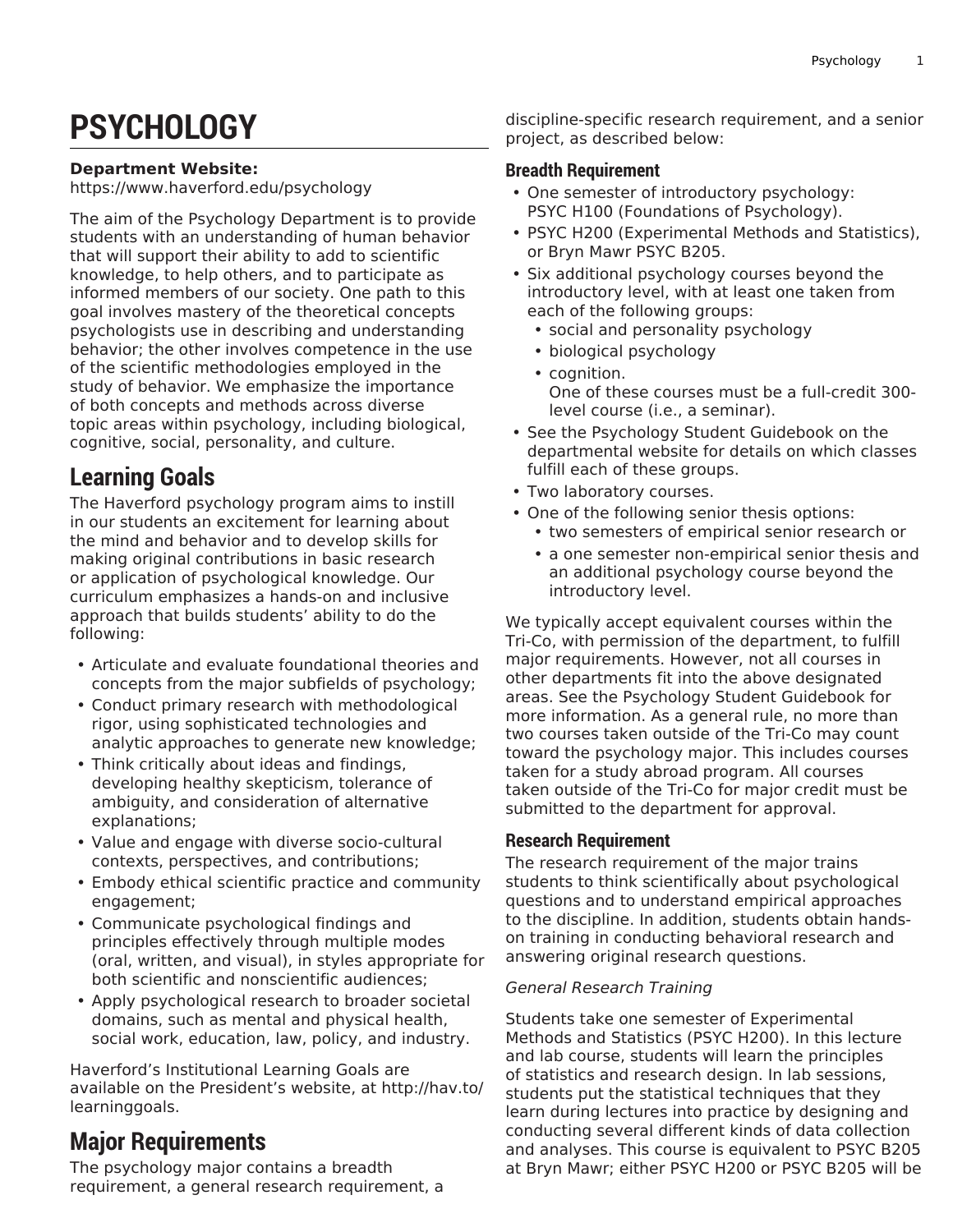offered in each semester. Either of these courses is a prerequisite for the following lab course requirement.

### *Discipline-Specific Research Training*

- Lab courses: One half-credit 300-level lab course for psychology majors in the graduating classes of 2021 and 2022. These courses must be taken in the Haverford Psychology Department and typically have PSYC H200 as a prerequisite.
- Senior Research: By the time psychology majors reach the senior year, they are well prepared to carry out their senior research requirement. If students choose the year-long original empirical project, they will be involved in all phases of the research process; from formulating the questions, designing the study, collecting and analyzing data, and presenting the research both orally and in writing. If students choose the one-semester non-empirical thesis, they will conduct an in-depth literature review of a given topic along with their own original synthesis and analysis of the issues.

# **Senior Project**

The senior thesis experience is the capstone of the psychology major. In a typical thesis project, each student works closely with a faculty advisor and a small group of fellow seniors to carry out an original research study. A detailed description of this process is set out in the annual departmental Guide to the Psychology Senior Thesis Experience (available as PDF download or from the department chair).

In the course of this project, students apply skills and knowledge that they acquired during previous coursework in the psychology major. Thesis students do not merely learn about research that has already been done in psychology. Rather, they collect new data to address questions of interest. In this way, the thesis embodies the highest level of scholarship, in which students strive to contribute original knowledge to the field.

The thesis project is typically carried out over two semesters. In the first semester, students work to identify a conceptual question of interest, read and integrate background literature on that topic, and formulate a novel research plan. In the second semester, students carry out their proposed studies by collecting data, statistically analyzing the results of the study, and interpreting how the results relate to the study's original hypothesis. Both semesters involve intensive writing, with detailed feedback from the faculty advisor.

An alternative option is a one-semester, nonempirical project that may be appropriate in some circumstances. In the one-semester project, a student conducts an in-depth literature review of a given topic along with their own original synthesis and analysis of the issues, and submits a paper that relates this work.

### **Senior Project Learning Goals**

The senior thesis is envisioned as a capstone experience in which students are required to integrate the content knowledge and skills acquired in the earlier parts of our curriculum to a specific research question of interest. This, in turn, leads to increasingly sophisticated critical thinking skills that vary somewhat between one vs. two semester projects but can be summarized as follows:

For two semester projects, students are to:

- thoroughly review the extant literatures on the chosen topic and integrate those literatures into a cohesive rationale for an empirical project.
- develop and articulate testable hypotheses that are contextualized within the psychological literature using the scientific method of inquiry.
- design and conduct a rigorously conceived empirical study to test the stated hypotheses, using the methods that are normative within that discipline.
- analyze the empirical data that has been collected using the appropriate statistical techniques to test the stated hypotheses, and interpret those analyses with respect to the stated hypotheses.
- describe the results of the study using
	- correct statistical notation and
	- clear, concise, and accessible language.
- interpret the results and discuss how they relate to past research findings and/or theory on the chosen topic.
- identify the strengths and limitations of the current project.
- imagine directions for future research and applications based on the findings of the study conducted.
- work cohesively within a collaborative lab group (if conducting research in a group).
- communicate the study in the form of a written research report that is clear and sophisticated with regards to scholarly writing.
- present the project orally to the department (faculty and peers) clearly and concisely.
- demonstrate mastery of the research topic and ownership of the empirical project.

For one-semester projects, students are to:

• thoroughly review the extant literatures on the chosen topic and integrate those literatures into a cohesive summary of past work.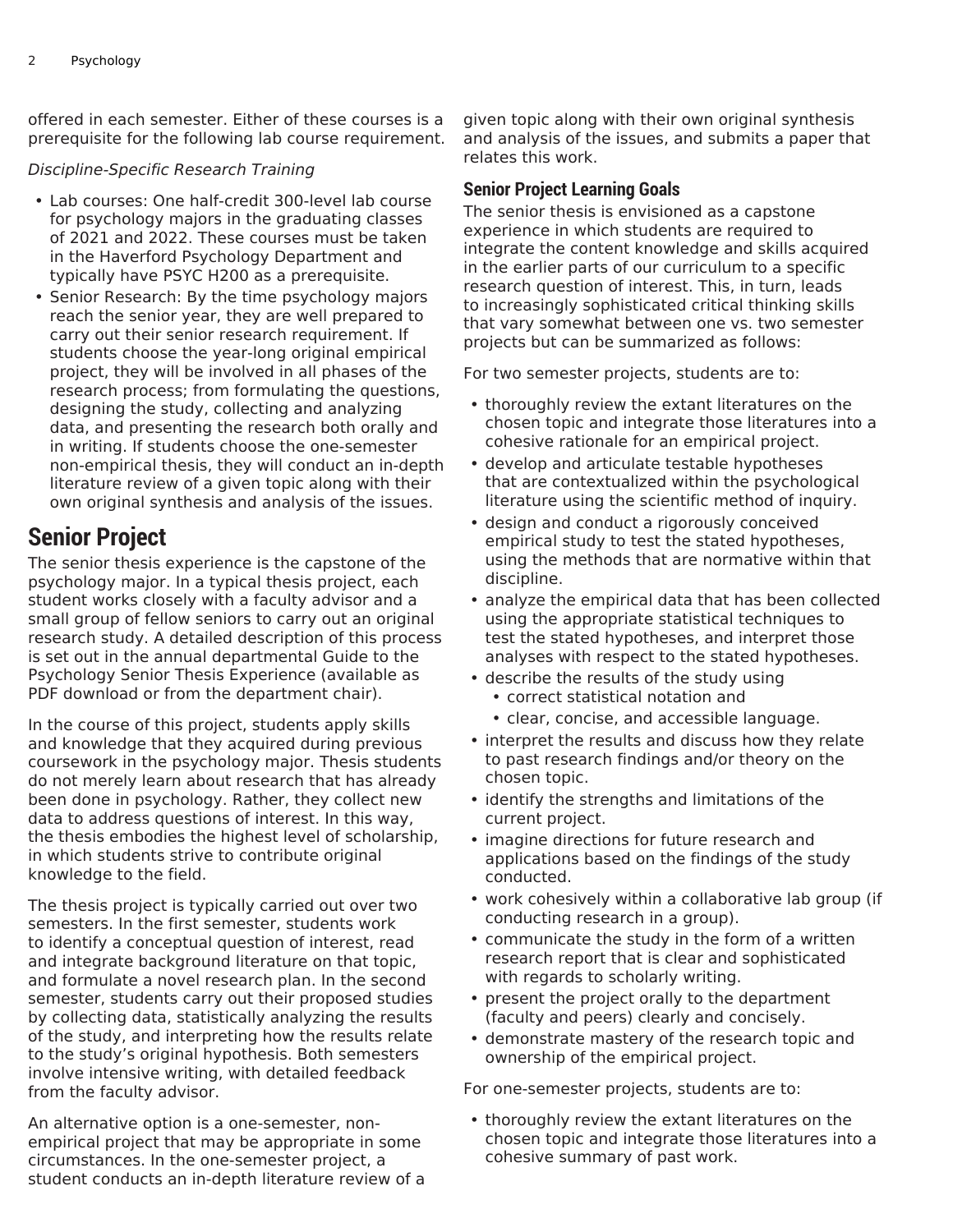- develop a novel theoretical framework or original application of the literature.
- communicate their work in the form of a written manuscript that is clear and sophisticated with regards to scholarly writing.
- present the project orally to the department (faculty and peers) clearly and concisely.
- demonstrate mastery of the research topic and ownership of the project.

### **Senior Project Assessment**

Senior thesis work is assessed via two main components: the strength of the student's paper and their contribution to the thesis project.

- The paper is evaluated on a number of criteria, including the thoroughness of the background literature review, its overall organization, accuracy, style, the student's creative input, their ability to integrate different ideas in a novel and cogent fashion and finally, whether arguments and conclusions are persuasive given the issues at hand. Each student is expected to hand in an individual paper, even if working as part of a thesis group.
- The student's degree of active involvement in the senior thesis experience is also assessed. During the fall semester, we consider the extent to which each student helps shape the study questions, design, and methodology of the project. During the spring, we consider the effort expended in the data collection and analysis phases of the study, and the contribution to project presentations and the final poster. Although the paper is weighted more heavily than the project contribution in arriving at the final course grade, it is possible to write an excellent paper but receive a significantly lower grade due to insufficient involvement with the project.

The primary research advisor and second reader will evaluate work based on the above criteria. Final grades are determined by a consensus process involving all department members, who will discuss each student's performance and compare it with other students, both past and present, in order to arrive at a fair evaluation of your work.

For a two-semester thesis, the following criteria are used grading the first semester paper:

**4.0** work for the first semester indicates a paper that has gone above and beyond a summary of the relevant literature in terms of scope, synthesis and integration. In addition to reflecting a nearly flawless paper that provides a coherent rationale for the study to be undertaken, this grade can also represent exceptional or original independent contributions, or individual effort that has gone

beyond what is normally expected. A grade of 4.0 is not commonly awarded during the first semester.

**3.7** work for the first semester indicates an extremely thorough, coherently organized, and generally well-written summary of the literature that identifies all of the seminal work that has led up to the current study. In addition, this grade reflects that the rationale for the current study is abundantly clear and the procedures to be used are well-described. There may be improvements that can be made to this paper, but there are no major areas of deficiency.

**3.3** work for the first semester reflects a good to very good paper that needs improvement in one or more areas. The literature review may need to be more thorough, or the literature better summarized or integrated. The writing may be choppy or difficult to follow in some areas. There may be conceptual gaps that lead to an incomplete rationale for the study to be undertaken.

**3.0** work for the first semester indicates that although the paper is good, there are several areas in which improvement can be made. For example, the literature review may have been too scant or poorly integrated. That is, the paper may have included summaries of appropriate studies without integrating how those studies support an important point or how they relate to the study that you are undertaking. The literature review may not have been thorough enough or may have relied too heavily on non-primary sources. In general, the reader may have had a difficult time understanding how the literature review culminates in the problem to be addressed in the current study.

# **Requirements for Honors**

The department awards honors to majors who show exceptionally high attainment in their coursework and demonstrate work in senior research or senior thesis and related research courses that is of superior quality.

# **Minor Requirements**

The Haverford minor in psychology consists of six credits in psychology including:

- PSYC H100 (Foundations of Psychology), and
- Five additional psychology courses beyond the introductory level, with at least one from two of the following groups:
	- social and personality psychology
	- biological psychology
	- cognition.

See the Guidebook on the departmental website for details on which classes fulfill the requirements for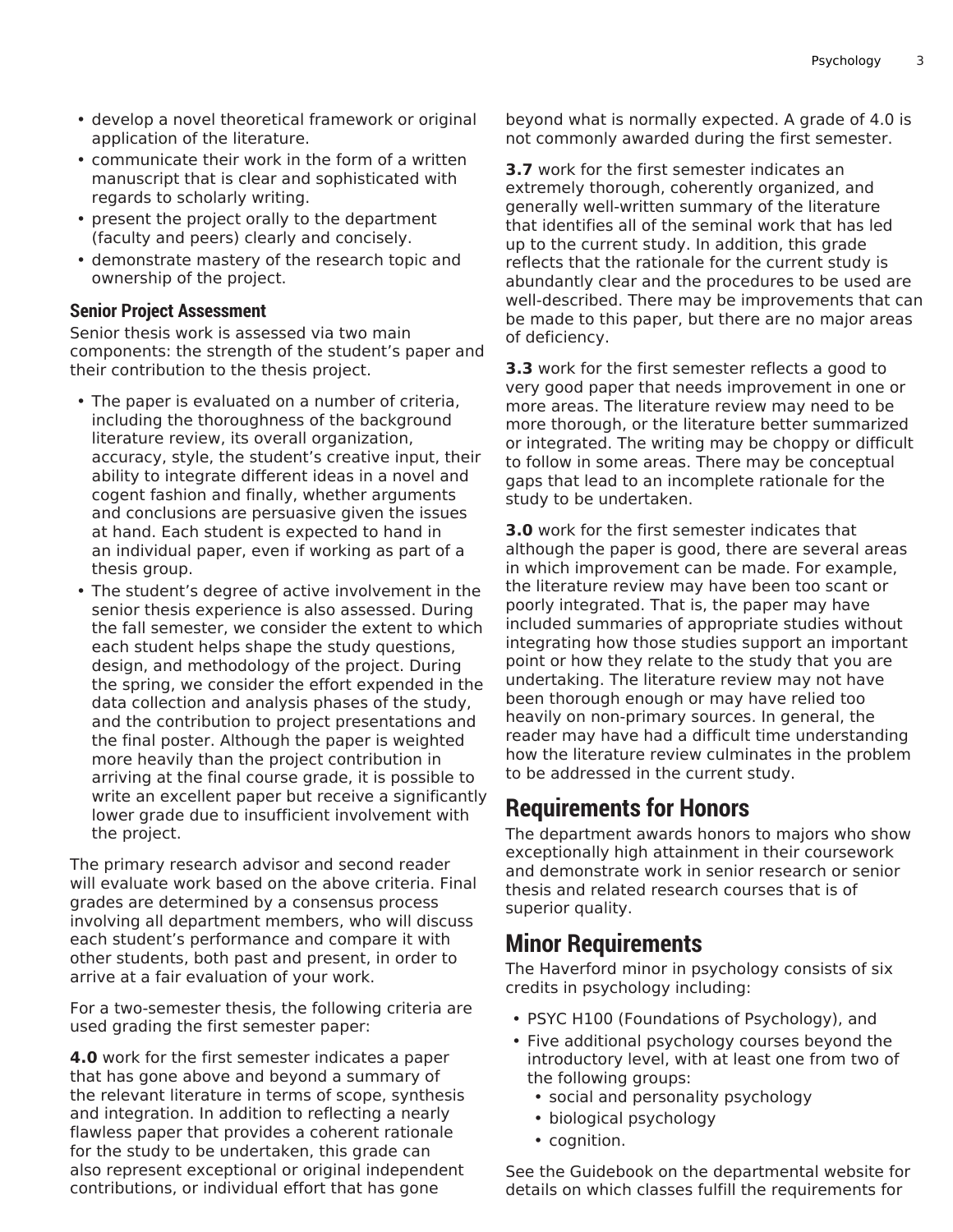each of these groups. As a general rule, no more than two courses taken outside of the Tri-Co may count toward the psychology minor. This includes courses taken for a study abroad program. All courses taken outside of the Tri-Co for major credit must be submitted to the department for approval.

# **Concentrations and Interdisciplinary Minors**

# **Minor in Neuroscience**

The minor in neuroscience is designed to allow students with any major to pursue interests in behavior and the nervous system across disciplines. The Psychology Department offers courses that contribute to this minor, and many of our majors elect to complete this minor.

# **Multidisciplinary Health Studies Minor**

The goal of the Multidisciplinary Health Studies Minor is to give greater context to the issues facing health professionals on local, national, and global scales. The structure of this program is intentionally multidisciplinary, bringing scientists together with social science and humanities professors to guide students through the political, cultural and ethical questions that relate to health issues worldwide. The Psychology Department contributes several courses to the Multidisciplinary Health Studies Minor, which is popular with our majors.

# **Concentration in Education**

The Bryn Mawr-Haverford Education Program invites students to study the discipline of education; explore the interdisciplinary field of educational studies; begin the path of teacher preparation for traditional classrooms; and participate in teaching experiences in a range of classroom and extra-classroom settings. Given its connection to psychology, some of our majors choose to concentrate in the Bryn Mawr-Haverford Education Program.

# **Study Abroad**

Some psychology majors may opt to study abroad during the fall or spring semester of junior year. Many students are able to complete the psychology major while at Haverford and opt to take courses in other disciplines while studying abroad. However, psychology students may earn up to two major credits while studying abroad, pending approval from the chair of the Psychology Department. Students may consult the Psychology Student Guidebook for a list of study abroad courses that have already been approved for major credit. For courses not on this list, students must provide documentation (e.g., course description, syllabus) to the chair for review in order to gain approval.

# **Facilities**

A description of laboratories, equipment and other special facilities for this program is available on the departmental website.

# **Faculty**

#### **Laura Been**

Assistant Professor of Psychology

#### **Marilyn Boltz**

Professor of Psychology

#### **Rebecca Compton**

Professor of Psychology and Director of Neuroscience

#### **Mary Ellen Kelly**

Visiting Assistant Professor of Psychology

#### **Benjamin Le**

Associate Provost for Faculty Development; Professor of Psychology

#### **Ryan Lei**

Assistant Professor of Psychology

#### **Jennifer Lilgendahl**

Associate Professor and Chair of Psychology

### **Shu-wen Wang**

Associate Professor of Psychology

# **Affiliated Faculty**

**Jane Chandlee**

Assistant Professor of Linguistics

#### **Patrese Robinson-Drummer**

Assistant Professor of Neuroscience

# **Courses**

#### **PSYC H100 FOUNDATIONS OF PSYCHOLOGY (1.0 Credit)**

*Marilyn Boltz, Shu-wen Wang* **Division:** Social Science

**Domain(s):** B: Analysis of the Social World An introduction to the study of mind and behavior. Topics include biological, cognitive, personality, abnormal, and social psychology, as well as a general consideration of the empirical approach to the study of behavior. This course is a prerequisite for most other 200 and 300 level psychology courses. However, in most cases, this prerequisite may be met with an AP Psychology score of 4 or 5 or IB Psychology credit. Prerequisite(s): Not available to students with AP Psychology (score of 4 or 5) or IB Psychology credit, as noted on transcript (**Offered:** Fall 2021; **typically offered:** Every Semester)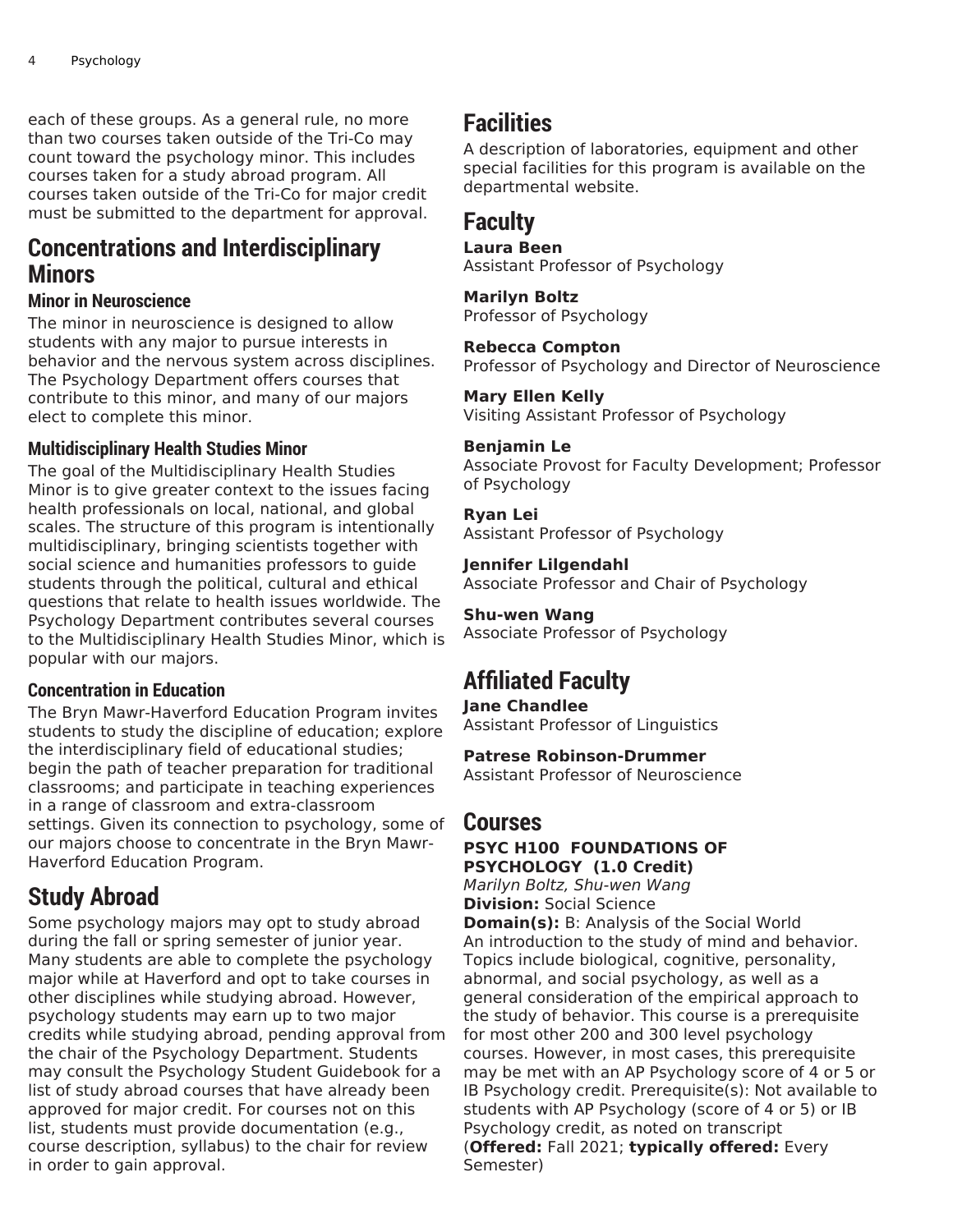### **PSYC H200 RESEARCH METHODS AND STATISTICS (1.0 Credit)**

*Benjamin Le*

**Division:** Quantitative; Social Science **Domain(s):** B: Analysis of the Social World A general overview of the research methods used in psychological science along with training in the statistical methods used in the field. Activities focus on designing research studies, collecting data, data analysis, and presenting results through written assignments. Prerequisite(s): PSYC 100 or PSYC B105 or Psychology AP Score of 4 or instructor consent (**Offered:** Fall 2021; **typically offered:** Every Year)

### **PSYC H209 ABNORMAL PSYCHOLOGY (1.0 Credit)**

**Division:** Social Science

**Domain(s):** B: Analysis of the Social World A review of major clinical and theoretical literature pertaining to the definition, etiology, and treatment of important forms of psychopathology. Prerequisite(s): PSYC 100 or PSYC B105 or Psychology AP Score of 4 or instructor consent. (**Typically offered:** Every Year)

# **PSYC H210 DEVELOPMENTAL PSYCHOLOGY (1.0 Credit)**

*Ryan Lei*

**Division:** Social Science

**Domain(s):** B: Analysis of the Social World An examination of human development, surveying the physical, cognitive, social and emotional changes individuals undergo from conception onward. Theoretical and empirical approaches to the growing person will be explored through lectures, readings in the primary research literature, and class discussions. This course is mutually exclusive with PSYCB211 and PSYCB206, meaning students who are interested in this course can take this one, or one of the two alternatives at Bryn Mawr, but not both. Prerequisite(s): PSYC H100 or PSYC B105 or Psychology AP Score 4+ or consent. (**Offered:** Fall 2021)

### **PSYC H215 PERSONALITY PSYCHOLOGY (1.0 Credit)**

# *Jennifer Lilgendahl*

**Division:** Social Science

**Domain(s):** B: Analysis of the Social World An examination of the fundamental issues and questions addressed by personality psychology, including: What is personality? What are its underlying processes and mechanisms? How does personality develop and change over time? What constitutes a healthy personality? This course will explore these questions by considering evidence from several major approaches to personality (trait, psychodynamic, humanistic, and socialcognitive), and it will encourage students to develop a dynamic understanding of human personality that is situated within biological, social, and cultural contexts. Prerequisite(s): PSYC 100 or PSYC B105 or Psychology AP Score 4 or instructor consent (**Offered:** Fall 2021; **typically offered:** Every Fall)

### **PSYC H217 BEHAVIORAL NEUROSCIENCE (1.0 Credit)**

*Laura Been*

**Division:** Natural Science

**Domain(s):** B: Analysis of the Social World; C: Physical and Natural Processes

Interrelations between brain, behavior, and subjective experience. The course introduces students to physiological psychology through consideration of current knowledge about the mechanisms of mind and behavior. Crosslisted: Psychology, Biology Prerequisite(s): Any one of the following or instructor consent: PSYC 100, PSYC B105, BIOL H123, BIOL H124, BIOL H128, BIOL H129, Psychology AP Score 4

(**Offered:** Fall 2021; **typically offered:** Every Semester)

# **PSYC H220 THE PSYCHOLOGY OF TIME (1.0 Credit)**

*Marilyn Boltz*

**Division:** Social Science

**Domain(s):** B: Analysis of the Social World An examination of the various ways in which time is experienced and influences psychological behavior. Topics include: the perception of rhythm, tempo, and duration; temporal perspective; societal concepts of time; neural substrates of temporal behavior. Prerequisite(s): PSYC H100 or PSYC B105 or Psychology AP Score 4 or instructor consent (**Offered:** Spring 2022; **typically offered:** Every other Spring)

# **PSYC H228 FIRST LANGUAGE ACQUISITION (1.0 Credit)**

*Jane Chandlee*

**Division:** Social Science

**Domain(s):** B: Analysis of the Social World A seminar course on how humans acquire native language(s). The class surveys acquisition theories and the experimental methodologies that test them. Topics include a range of linguistic areas (phonology, morphology, syntax, semantics), and contexts (monolingual, multilingual, and atypical development). Crosslisted: Linguistics, Psychology Prerequisite(s): Any one of the following: LING 101, 113, 114, 115, or Swarthmore equivalent. (**Typically offered:** Every other Year)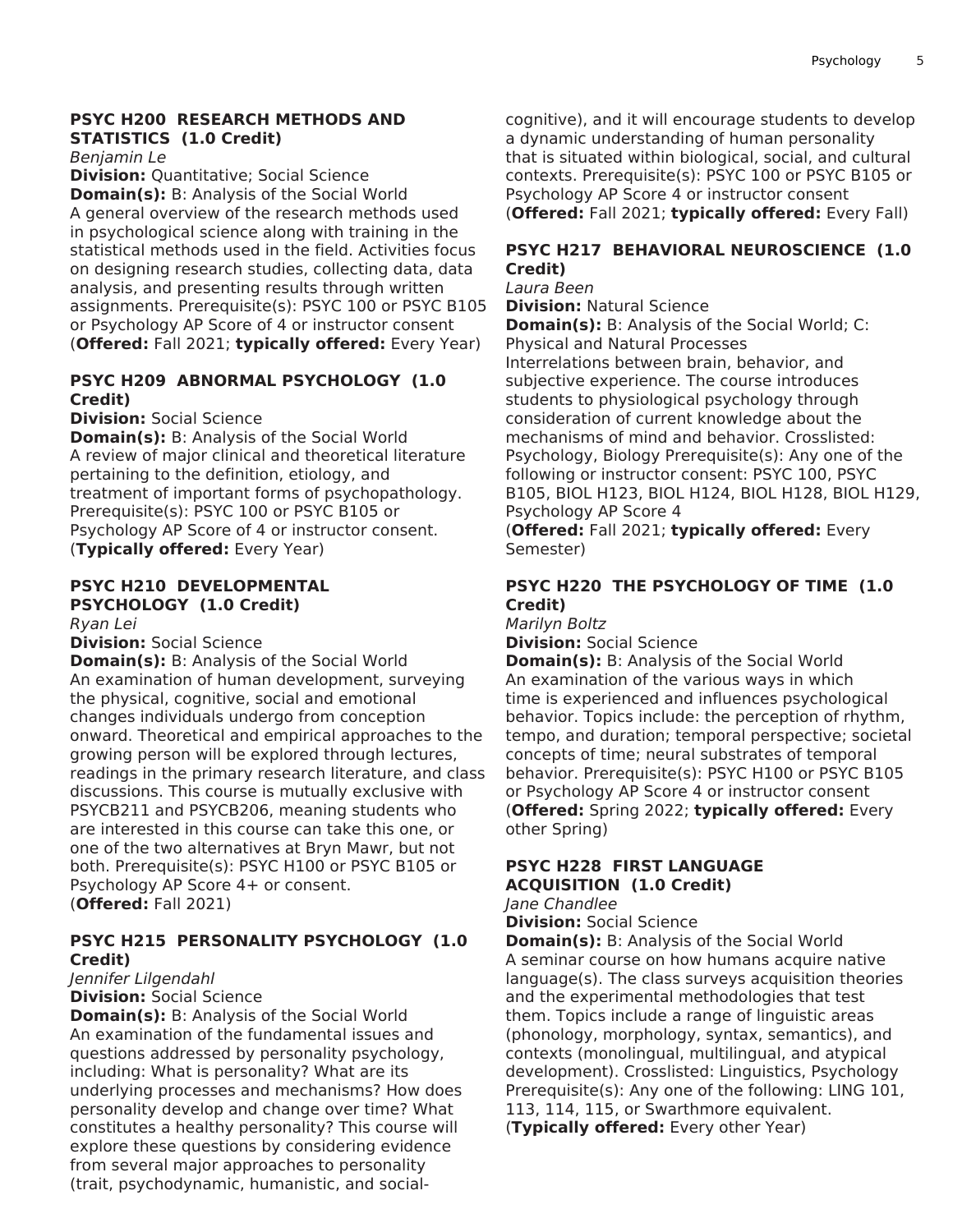### **PSYC H242 CULTURAL PSYCHOLOGY (1.0 Credit)**

*Shu-wen Wang* **Division:** Social Science

**Domain(s):** B: Analysis of the Social World An examination of cultural variation in psychological processes, covering development, personality, social behavior, neuroscience and genetics, and acculturation and multiculturalism. Prerequisite(s): PSYC 100 or PSYC B105 or Psychology AP Score of 4 or instructor consent

(**Offered:** Spring 2022; **typically offered:** Every Year)

# **PSYC H245 HEALTH PSYCHOLOGY (1.0 Credit)**

*Thomas Wadden*

**Division:** Social Science

Explores psychological processes that influence health, from a socio-structural perspective. Topics include: personality and disease, stress and illness, chronic health conditions, health promotion and disease prevention through behavior change, and the importance of lifestyles and social environment. Crosslisted: Psychology, Health Studies Prerequisite(s): PSYC 100 or PSYC B105 or Psychology AP Score of 4 or instructor consent (**Typically offered:** Every Year)

### **PSYC H260 COGNITIVE NEUROSCIENCE (1.0 Credit)**

*Rebecca Compton*

**Division:** Natural Science

**Domain(s):** C: Physical and Natural Processes An examination of the neural basis of higher mental functions such as object recognition, attention, memory, spatial functions, language, and decision-making. Major themes include mind/ brain relationships, localization of function, and the plasticity of the brain. Prerequisite(s): PSYC 100 or PSYC B105 or Psychology AP Score of 4 or instructor consent

(**Typically offered:** Every Fall)

# **PSYC H303 PSYCHOLOGY OF MUSIC (1.0 Credit)**

*Marilyn Boltz*

**Division:** Social Science

**Domain(s):** B: Analysis of the Social World; C: Physical and Natural Processes

What functions does music serve and how does it influence behavior? This course examines the evolutionary and biological bases of music as well as its effects upon cognition, social behavior, and our sense of self and identity. Prerequisite(s): PSYC 100, PSYC 200, and at least one additional 200-level course in psychology.

(**Offered:** Fall 2021; **typically offered:** Every other Fall)

# **PSYC H305 COMMUNICATING PSYCHOLOGICAL SCIENCE (0.5 Credit)**

*Benjamin Le* **Division:** Social Science

**Domain(s):** B: Analysis of the Social World The forms of communication in psychological science, including writing funding requests, research proposals, empirical research reports, research reviews, and peer review, are covered. Oral presentation of research will be emphasized, and science journalism and academic blogging will be explored. Prerequisite(s): PSYC 200 and at least one additional 200-level Psychology course.

(**Offered:** Spring 2022; **typically offered:** Occasionally)

# **PSYC H307 EXPLORING THE NEURAL BASIS OF LEARNING AND MEMORY (1.0 Credit)**

*Patrese Robinson-Drummer*

**Division:** Natural Science

This course will survey the neural basis of learning and memory. In exploring how humans 'learn and remember' students will learn how cognitive processes like encoding consolidation, storage and retrieval can be studied with a diversity of neuroscience techniques and approaches. Prerequisite(s): PSYC 217 or equivalent (**Typically offered:** Every other Year)

# **PSYC H310 LAB IN DEVELOPMENTAL PSYCHOLOGY (0.5 Credit)**

*Ryan Lei*

**Division:** Social Science

**Domain(s):** B: Analysis of the Social World This course will focus on the development of skills necessary for evaluating, implementing, and presenting empirical research in Developmental Psychology. Students will learn to formulate research questions and collect and analyze data to address these questions. Pre-requisite(s): prior or concurrent enrollment in Psychology 210 (or Bryn Mawr's equivalent) and Psychology 200

### **PSYC H313 LABORATORY IN MEMORY AND COGNITION (0.5 Credit)**

*Marilyn Boltz*

**Division:** Social Science

**Domain(s):** B: Analysis of the Social World This half-credit laboratory will focus on the methods used to investigate the nature of perception, memory, and other cognitive behaviors. These various methodologies will be employed within a set of empirical studies designed to investigate particular topic areas within the field of cognition. Prerequisite(s): Past or concurrent enrollment in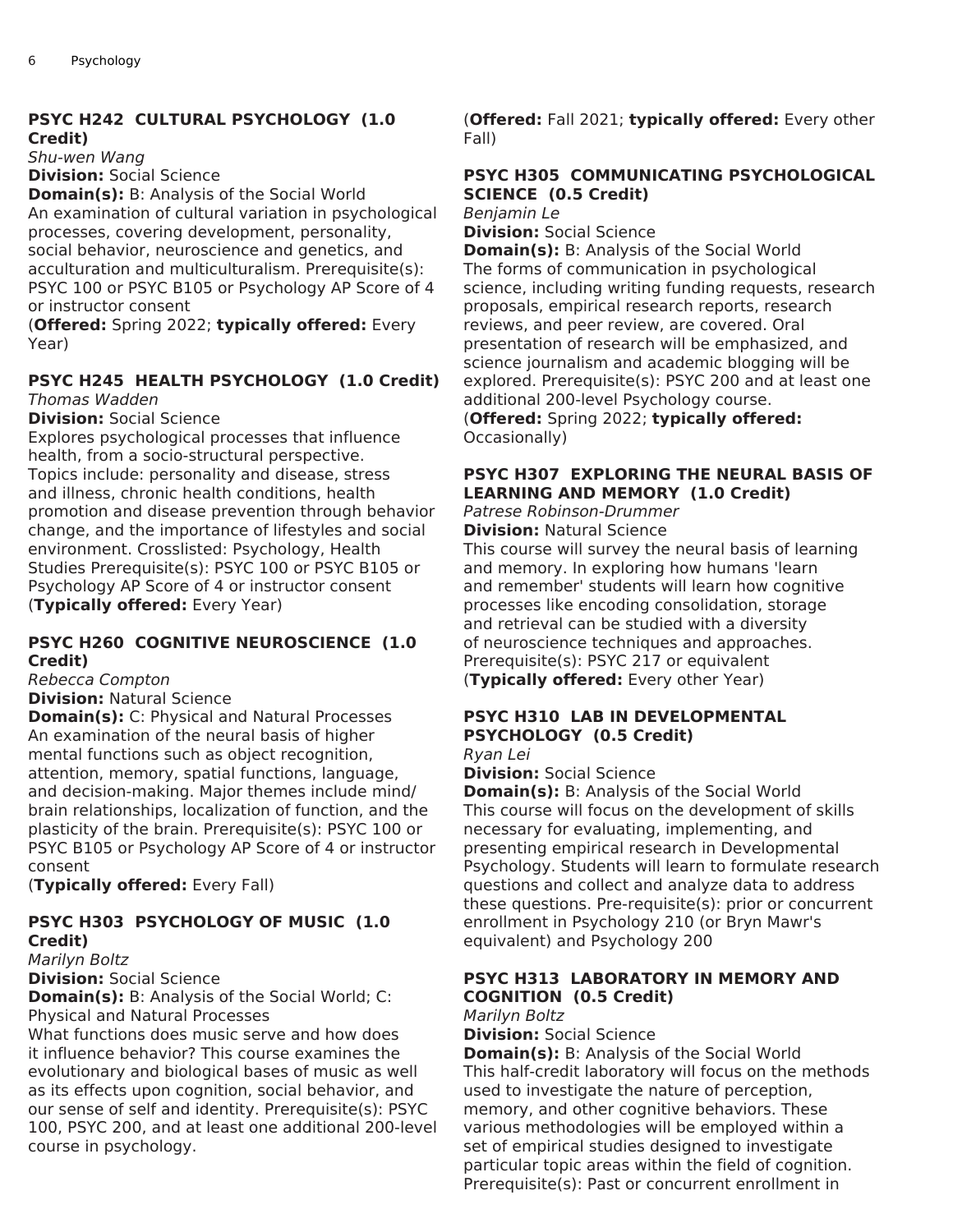PSYC 213 or PSYC 220 and completion of PSYC 200, or instructor consent (**Typically offered:** Every other Spring)

#### **PSYC H315 LABORATORY IN PERSONALITY PSYCHOLOGY (0.5 Credit)**

*Jennifer Lilgendahl*

**Division:** Social Science

**Domain(s):** B: Analysis of the Social World An overview of methods used to conduct research on personality. Through lab activities and class projects, students will learn about important methodological topics within the study of personality, including measurement, reliability and validity, different modes of data collection (self-report questionnaires, interviews and narratives, observational and experimental approaches), and how to analyze and interpret personality data. Prerequisite(s): Past or concurrent enrollment in PSYC 215 is required. Prior completion of PSYC 200 or PSYC B205 is recommended; however, concurrent enrollment in PSYC 200 or PSYC B205 may be permissible with instructor consent

(**Offered:** Fall 2021; **typically offered:** Every Fall)

#### **PSYC H317 LABORATORY IN BEHAVIORAL NEUROSCIENCE (0.5 Credit)**

*Patrese Robinson-Drummer* **Division:** Natural Science

**Domain(s):** C: Physical and Natural Processes Prerequisite(s): Past or concurrent enrollment in PSYC 217 (Behavioral Neuro) is required. Completion of Stats/Methods (PSYC H200 or PSYC B205) is strongly recommended; however, concurrent enrollment with Stats/Methods may be permissible with consent

(**Offered:** Spring 2022; **typically offered:** Every other Year)

#### **PSYC H318 NEUROBIOLOGY OF DISEASE (1.0 Credit)**

*Mary Ellen Kelly*

**Division:** Natural Science

**Domain(s):** C: Physical and Natural Processes A survey of disorders of the central nervous system, providing both a clinical perspective on the disease and research-based outlook focused on the pathophysiological mechanisms that underlie the disease state. Crosslisted: Psychology, Health Studies Prerequisite(s): PSYC 217, 260, or Bryn Mawr PSYC 218, or instructor consent Lottery Preference(s): Senior neuroscience concentrators (**Typically offered:** Every Year)

# **PSYC H320 LABORATORY IN THE PSYCHOLOGY OF TIME (0.5 Credit)**

*Marilyn Boltz* **Division:** Social Science **Domain(s):** B: Analysis of the Social World An overview of the different methodologies used in the psychological study of time. During laboratory sessions, students will explore some different temporal phenomena through the use of the empirical method and both the collection and analysis of statistical data. Prerequisite(s): PSYC H200 or PSYC B205 and past or concurrent enrollment in PSYC H213, B212, or H220, or instructor consent

(**Offered:** Spring 2022; **typically offered:** Every other Spring)

#### **PSYC H321 REVOLUTIONS IN PSYCHOLOGY (1.0 Credit)**

*Laura Been*

**Division:** Social Science

**Domain(s):** B: Analysis of the Social World An examination of several key, revolutionary developments in the field of Psychology that produced paradigm-shifts in our thinking of the relationship between the brain and behavior. Prerequisite(s): Any 200-level psychology course, or instructor consent

(**Typically offered:** Occasionally)

#### **PSYC H324 LABORATORY IN SOCIAL PSYCHOLOGY (0.5 Credit)** *Ryan Lei*

**Division:** Social Science

Students will become familiar with the methodological and measurement practices that are commonly employed in social psychological research. Both experimental and survey methodologies will be explored, with students completing activities and projects to gain relevant research experience. Prerequisite(s): Completion of Stats/Methods (PSYC H200 or Psyc B205) and past or concurrent enrollment in Social Psychology (PSYC H224 or PSYC B208), or instructor consent (**Offered:** Spring 2022; **typically offered:** Every Year)

#### **PSYC H327 OBESITY: PSYCHOLOGY, PHYSIOLOGY, AND HEALTH (1.0 Credit)** *Thomas Wadden*

**Division:** Social Science

**Domain(s):** B: Analysis of the Social World An examination of the causes and consequences of obesity at individual and societal levels. Focuses on mechanisms of body weight regulation along with the wide-scale changes in diet, eating habits, and physical activity that have contributed to the obesity epidemic. Crosslisted: Psychology, Health Studies Prerequisite(s): PSYC H100 or PSYC B105 or Psychology AP Score 4, and one topical 200-level Psychology course (i.e., not PSYC H200, B205), or instructor consent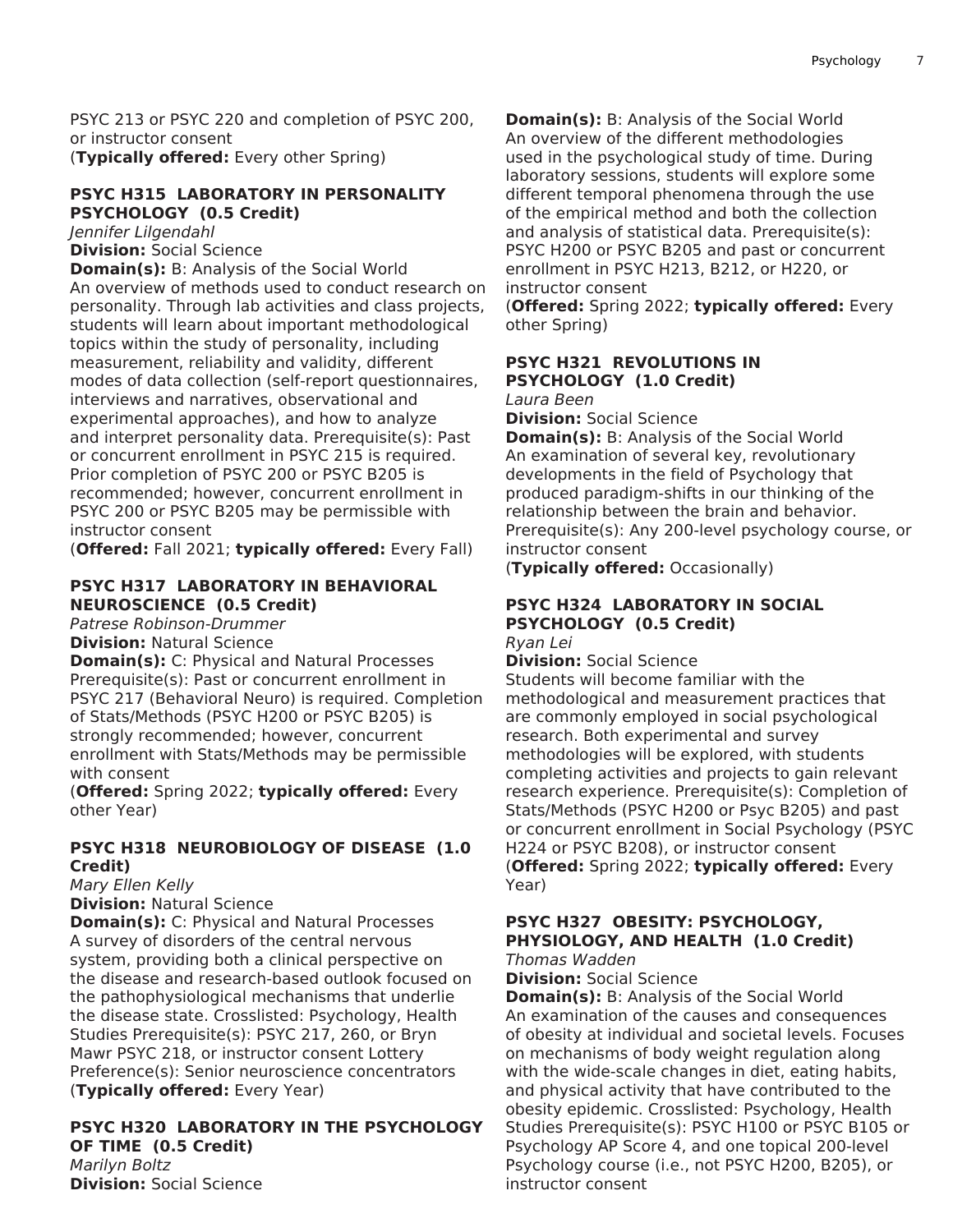(**Typically offered:** Every Year)

# **PSYC H328 NEUROBIOLOGY OF SEXUAL BEHAVIOR (1.0 Credit)**

*Laura Been*

#### **Division:** Natural Science

**Domain(s):** C: Physical and Natural Processes An examination of the neurobiology underlying sexual behavior. This seminar will focus on systemslevel understanding of the neural regulation of both pre-copulatory and copulatory behavior, drawing from primary literature in invertebrate, rodent, and human model systems. Prerequisite(s): PSYC 100 and PSYC 217, or instructor consent

(**Offered:** Fall 2021; **typically offered:** Every other Fall)

#### **PSYC H329 NEUROSCIENCE AND SOCIETY (1.0 Credit)**

*Rebecca Compton* **Division:** Social Science

**Domain(s):** B: Analysis of the Social World; C: Physical and Natural Processes

Examines the intersection between neuroscience research and broad domains of society, including education, law, politics, and the marketplace. The course will emphasize critically evaluating appropriate versus inappropriate application of neuroscientific findings to these various societal domains. Prerequisite(s): 200-level coursework in neuroscience, e.g. Psych 217 or Psych 260 (**Offered:** Fall 2021, Spring 2022; **typically offered:** Every Spring)

#### **PSYC H331 PSYCHOLOGY, PRIVILEGE, OPPRESSION, AND JUSTICE (1.0 Credit) Division:** Social Science

**Domain(s):** B: Analysis of the Social World An exploration of privilege and oppression as they relate to psychology and social justice on individual, relational, and systemic levels. Includes self-reflection and exploration of our own intersectionality as future providers of human services and engagers in social justice action. Prerequisite(s): One of the following 200 level courses (or their equivalent): Abnormal Psychology (Psychology 209); Personality Psychology (Psychology 215); Cultural Psychology (242); Social Psychology

(**Typically offered:** Occasionally)

#### **PSYC H332 CHALLENGES IN CHILD DEVELOPMENT (1.0 Credit)**

**Division:** Social Science

**Domain(s):** B: Analysis of the Social World We will explore the challenges that typical children meet as they develop autonomy and self-regulation and establish social relationships. We'll also study

the particular challenges facing children with special needs and their caregivers and discuss diagnosis and intervention. Prerequisite(s): any 200-level course in Psychology

(**Typically offered:** Occasionally)

#### **PSYC H333 THE ORIGINS OF MORALITY (1.0 Credit)**

**Division:** Social Science

**Domain(s):** B: Analysis of the Social World There has been a boom in research on morality in recent decades across disciplines including evolutionary biology, economics, psychology, and neuroscience. This course surveys the literature to make the case that understanding morality requires multiple disciplines and levels of analysis. Prerequisite(s): Any 200-level course in PSYC (**Typically offered:** Occasionally)

#### **PSYC H334 NEUROBIOLOGY OF AGING (1.0 Credit)**

*Mary Ellen Kelly*

**Division:** Natural Science

**Domain(s):** C: Physical and Natural Processes This course will take an in-depth look at agerelated changes in the central nervous system (CNS), focusing on both neuronal and non-neuronal contributors. The relationship of these nervous system changes to age-related cognitive decline will be highlighted. Crosslisted: Psychology, Biology Prerequisite(s): PSYC H217 or PSYC B218 or BIOL H200

(**Offered:** Fall 2021, Spring 2022; **typically offered:** Occasionally)

### **PSYC H335 NARRATIVE IDENTITY (1.0 Credit)**

*Jennifer Lilgendahl*

**Division:** Social Science **Domain(s):** B: Analysis of the Social World This course is an in-depth examination of the field of narrative identity, which takes as its guiding assumption that identity is constructed through finding meaning in past experiences and narrating our life stories. Course readings will draw from both quantitative and qualitative traditions and from several fields of psychology (developmental, personality, cultural, and clinical). Topics to be addressed include the development of narrative identity from childhood to old age, how cultural, historical, and social-structural forces shape narrative identity, and the role of narrative transformation in therapeutic processes, self-growth, and social change. Prerequisite(s): PSYC 100 or B105, PSYC 200 (or B205), and at least one of the following 200-level courses: PSYC 210, 215, 224, 242 or BMC PSYC 206 or 208; or instructor consent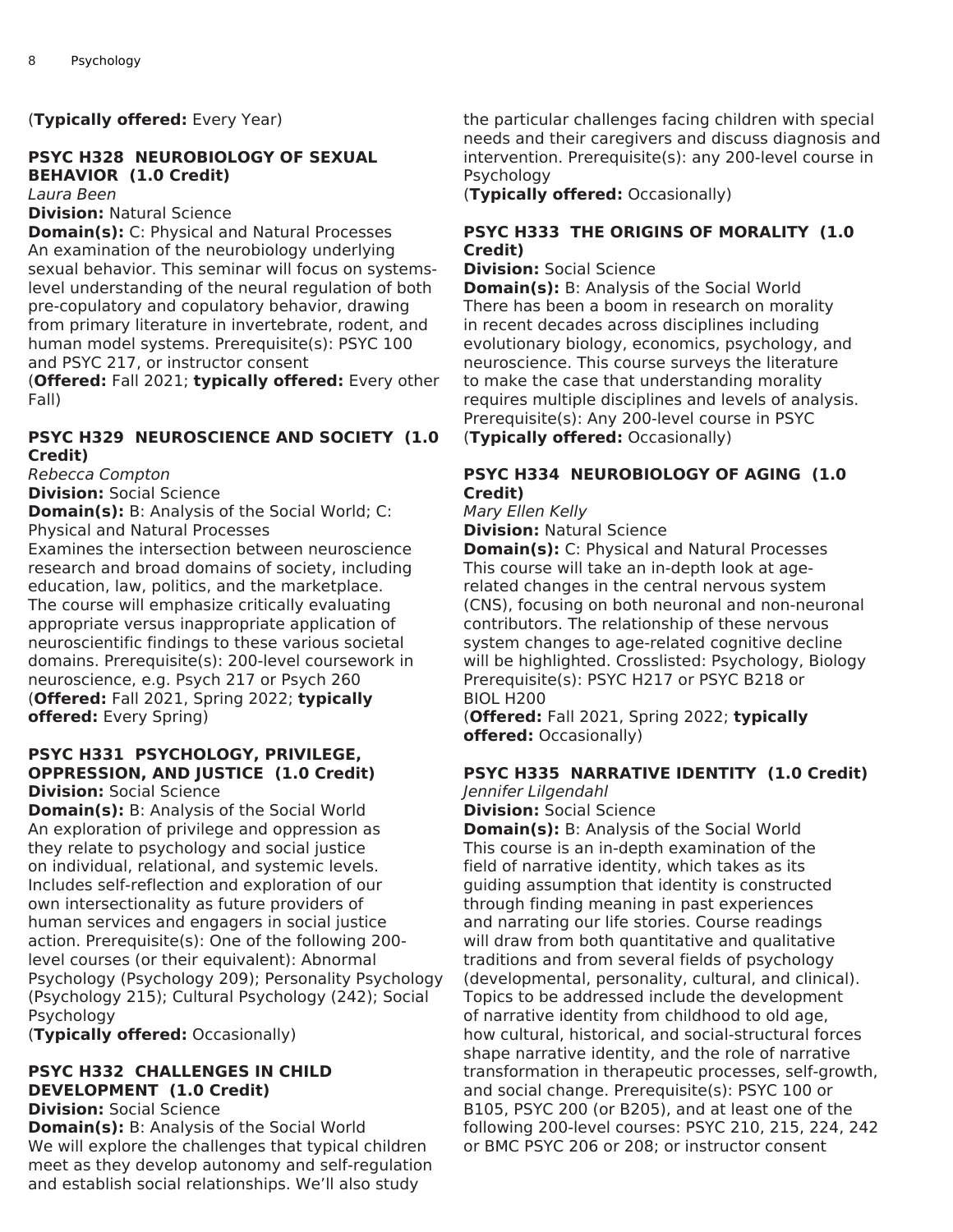(**Offered:** Spring 2022; **typically offered:** Every Spring)

### **PSYC H339 ASIAN AMERICAN PSYCHOLOGY (1.0 Credit)**

*Shu-wen Wang*

**Division:** Social Science

**Domain(s):** B: Analysis of the Social World This seminar course addresses major theories and findings in Asian American Psychology, with a focus on immigration and acculturation, ethnic identity, stereotyping and discrimination, families and development, and mental health. Prerequisite(s): One 200 level PSYC course or permission from instructor

(**Offered:** Fall 2021; **typically offered:** Every other Year)

#### **PSYC H343 THE PSYCHOLOGY OF STEREOTYPING AND PREJUDICE (1.0 Credit)** *Ryan Lei*

**Division:** Social Science

**Domain(s):** B: Analysis of the Social World This course focuses on the scientific research of stereotyping, prejudice, and discrimination to begin examining and explaining the underlying processes of why group-based divides persist. Prerequisite(s): PSYC 100 (or equivalent) and one of the following 200-level Psychology courses: PSYC 224, PSYC 213, or PSYC 242

(**Offered:** Spring 2022; **typically offered:** Every Fall)

# **PSYC H345 ATTACHMENT THEORY AND RESEARCH (1.0 Credit)**

**Division:** Social Science

**Domain(s):** B: Analysis of the Social World Attachment theory is one of the dominant frameworks for understanding human social and emotional development. This course provides an overview of research inspired by attachment theory, evaluates core ideas in light of contemporary findings, and identifies future research opportunities. Prerequisite(s): PSYC 100 (or equivalent) and PSYC 210

(**Typically offered:** Occasionally)

### **PSYC H351 EXPERIMENTAL RESEARCH AND FIELDWORK PROJECTS IN PSYCHOLOGY (0.5 Credit)**

*Benjamin Le*

Advanced level problems of hypothesis formation and definition, data collection, analysis, and report writing in laboratory and field settings. Before taking the course, students must have selected the problem on which they wish to work.

### **PSYC H360 LABORATORY IN COGNITIVE NEUROSCIENCE (0.5 Credit)**

*Rebecca Compton*

**Division:** Natural Science

**Domain(s):** C: Physical and Natural Processes An examination of methodologies used to study the neural basis of higher mental functions. Students will utilize both cognitive and electrophysiological (EEG, ERP) recording methods, and will examine methodological issues in hemodynamic neuroimaging and the study of patient populations. A half-credit course. Prerequisite(s): Stats/Methods (PSYC H200 or B205), or instructor consent. The PSYC H260 lecture is not required for this lab (**Offered:** Fall 2021; **typically offered:** Every Fall)

### **PSYC H362 DEVELOPMENTAL BEHAVIORAL NEUROSCIENCE (1.0 Credit)**

*Patrese Robinson-Drummer* **Division:** Natural Science

**Domain(s):** C: Physical and Natural Processes Developmental Behavioral Neuroscience is a broadly defined branch of psychology that seeks to understand how individuals develop behaviorally, both from a biological and comparative perspective. Topics include development of sensory, motivational, and cognitive processes and social-emotional development. Prerequisite(s): HC Psych 217 or BMC Psych 218 or HC Psych 260

(**Typically offered:** Every Year)

# **PSYC H380 PSYCHOLOGY PRACTICUM SEMINAR (1.0 Credit)**

*Shu-wen Wang*

**Division:** Social Science

**Domain(s):** B: Analysis of the Social World Seminar to accompany 7-8 hour weekly practicum in psychology at a fieldwork site. Students learn about core issues in the "helping" fields and develop basic therapy skills. Application process takes place during Fall pre-registration period; instructor consent required. Prerequisite(s): PSYC 100 and one additional 200-level course in Psychology. Some sites may require additional Psychology coursework. (**Offered:** Spring 2022; **typically offered:** Every Spring)

# **PSYC H390 SENIOR THESIS (1.0 Credit)**

**Division:** Social Science Open to senior psychology majors doing a one semester thesis in current semester. (**Offered:** Fall 2021; **typically offered:** Every Semester)

#### **PSYC H391 SENIOR RESEARCH TUTORIAL IN COGNITION (1.0 Credit)** *Marilyn Boltz* **Division:** Social Science